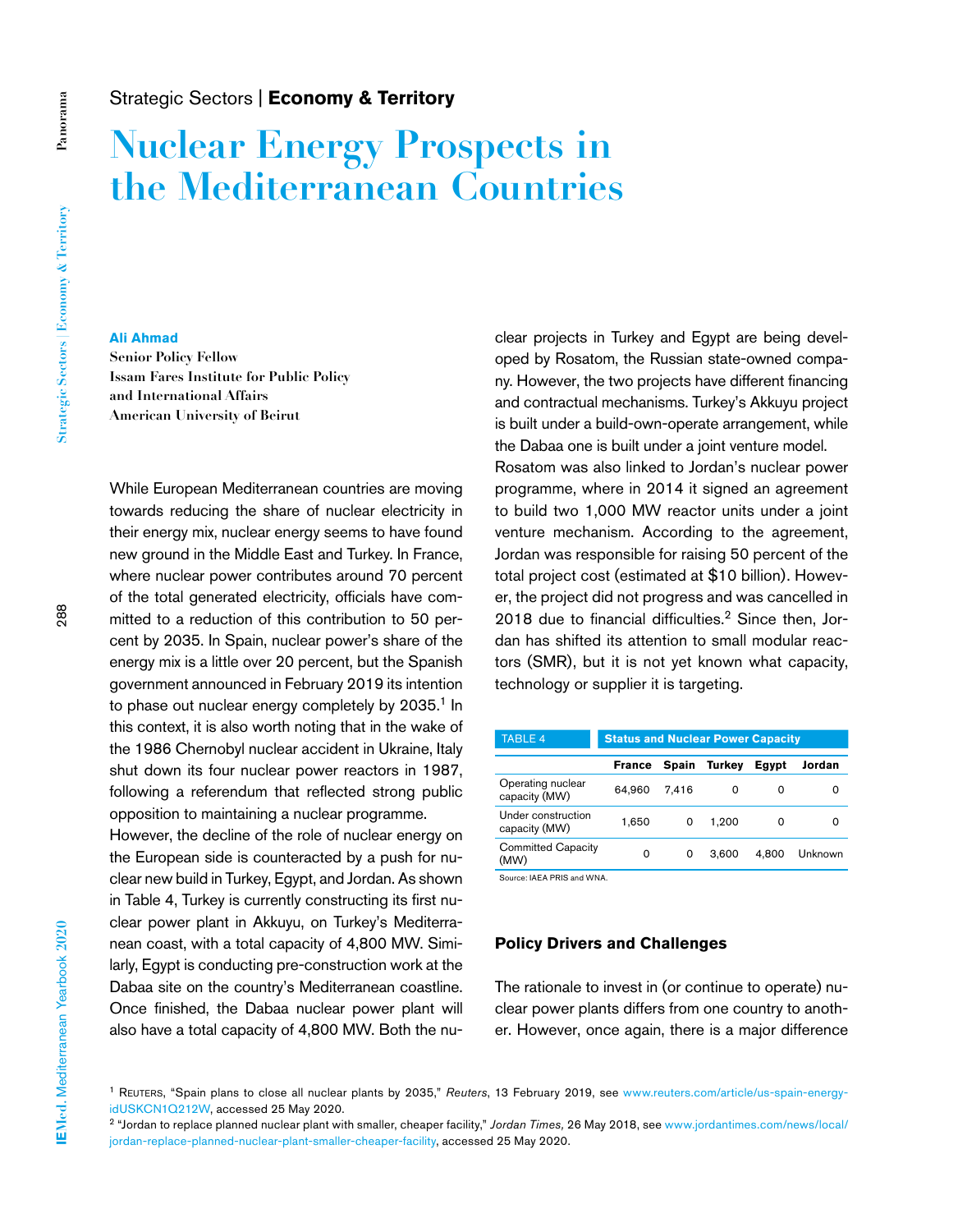in the narratives under which nuclear power is considered in the Mediterranean countries. In France and Spain, it would be safe to say that nuclear power is largely seen through historical and climate change prisms. For example, France, which originally planned to reduce its nuclear energy share to 50 percent by 2025, delayed the target by 10 years to comply with climate change targets and policies. A delayed reduction of France's nuclear share means avoiding the need to close more reactors in the short term.

Although France has started to look beyond nuclear energy, it still has one reactor under construction (Flamanville-3). The construction of Flamanville-3 started in 2007 and was expected to be completed in 2012. According to the latest information available, *Électricité de France* (EDF) is now expecting the reactor to be connected to the grid in 2022, 10 years behind schedule. The reason behind the delay is the reactor's first-of-a-kind technology, which encountered numerous design issues and quality control problems.3

In Egypt, Jordan and Turkey, the policy to invest in nuclear power is not strongly related to climate commitments, if at all. Although the interest in nuclear power in each of these countries has its own historical track and factors, there are some notable commonalities. First, the three countries regard their policy of building nuclear power plants as a means to promote energy security. Second, the three countries entered into agreements with Russia's Rosatom because of two main selling points: help with financing and takeback of nuclear spent fuel. However, in the case of Jordan, the 50 percent financing share still proved to be too much for the economically strained kingdom. Third, unlike European electricity markets, regional electricity markets in the Middle East and Turkey are regulated. In principle, regulated electricity markets are a better environment for nuclear power than liberal markets, which would naturally prioritize dispatching lowcost renewables and natural gas. The downside of such a market structure is that it is not economically efficient and poses a high opportunity cost risk. Given that nuclear power plants are notoriously known for their long construction time (~8-10 years on average), and the dynamism of the renewable energy and energy storage sectors, the risk of being locked into high cost energy generation for decades is serious.

The decline of the role of nuclear energy on the European side is counteracted by a push for nuclear new build in Turkey, Egypt, and Jordan

In terms of nuclear power targets, Turkey has the most ambitious plans. Besides the Akkuyu project, which is currently under construction, Turkey is also planning two other projects, in Sinop (4.4 GW) and İğneada. However, there is a high degree of uncertainty as to whether these two projects will materialize or not due to a lack of interested developers and investors (in the case of  $Sinop)^4$  and the weakness of the Turkish economy, which was strained even before the Covid-19 pandemic.

Turkey's nuclear energy programme has been challenged by widespread public opposition. The public disapproval of nuclear energy has its roots in Turkey's environmental movement, and the opposition has been strengthened by nuclear disasters such as Chernobyl and Fukushima. Additionally, the Akkuyu site has been scrutinized for its seismic risks, which also fuel public fear. In a 2018 survey, two thirds of the respondents opposed the nuclear energy option.5 Egypt and Jordan have also witnessed public protests against their nuclear power projects, but to a lesser extent.

As mentioned above, Jordan has shifted its policy focus to SMR. On paper, SMR seems to be a better fit for Jordan's small power grid (~5GW) and limited financing capabilities compared to the large reactor option. However, small reactors also pose their own challenges such as a lack of operational experience in the marketed SMR designs and higher per kilo-

<sup>3</sup> WNISR, *World Nuclear Industry Status Report*, 2019, see [www.worldnuclearreport.org/,](http://www.worldnuclearreport.org/) accessed 30 May 2020.

<sup>4</sup> The SINOP development agreement between Turkey and the Japanese consortium led by Mitsubishi Heavy Industries collapsed in 2018 after negotiations failed because the cost of the project had doubled

<sup>5</sup> Euronews, "Türkiye'de halkın üçte ikisi nükleer santrallere karşı," 18 March 2019, see [https://tr.euronews.com/2019/03/18/turkiye-halkin](https://tr.euronews.com/2019/03/18/turkiye-halkin-ucte-ikisi-nukleer-santrallere-karsi-ak-partililerde-destek-orani-yuzde-50)[ucte-ikisi-nukleer-santrallere-karsi-ak-partililerde-destek-orani-yuzde-50](https://tr.euronews.com/2019/03/18/turkiye-halkin-ucte-ikisi-nukleer-santrallere-karsi-ak-partililerde-destek-orani-yuzde-50), accessed 15 May 2020.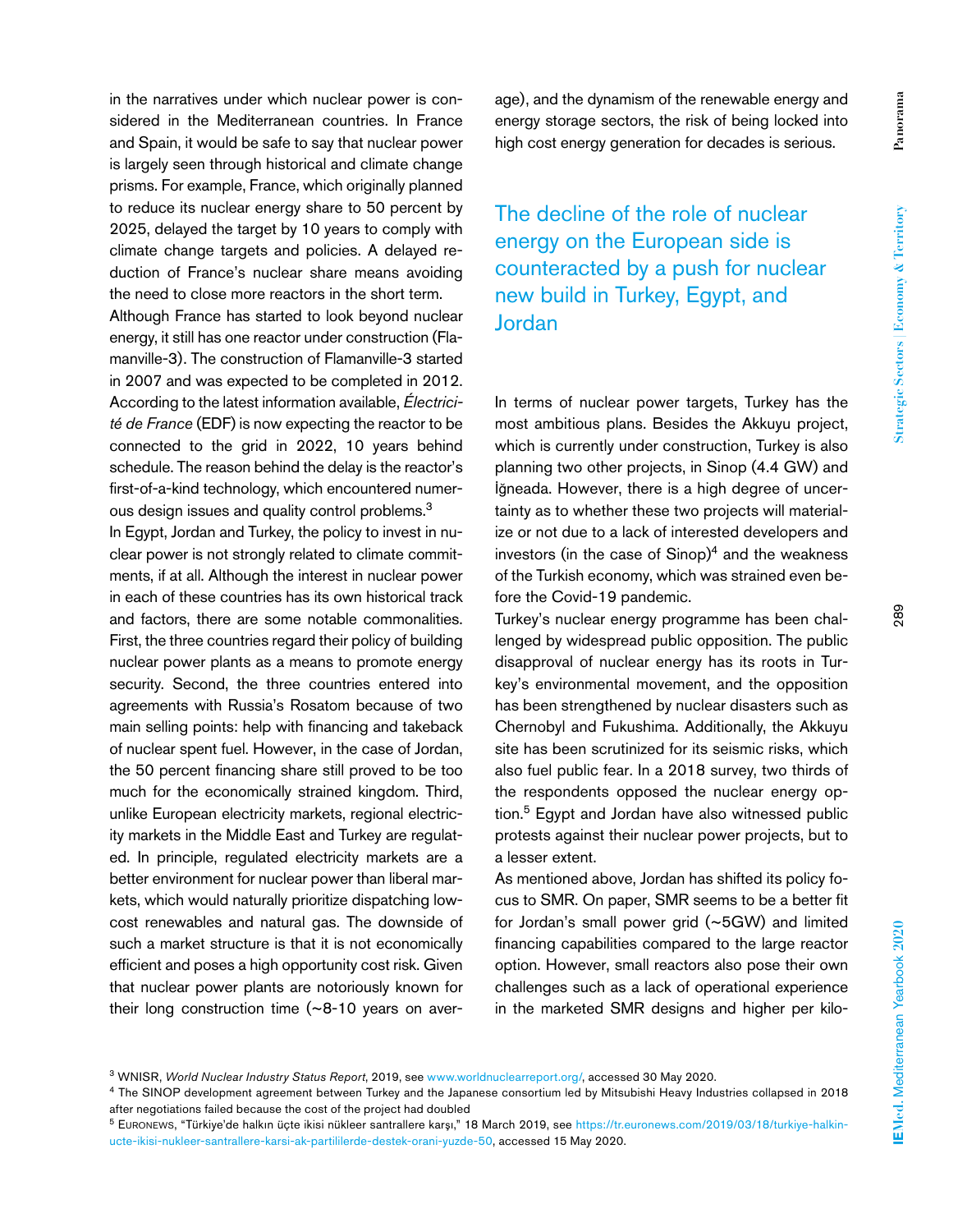

watt-hour costs due to the loss of economies of scale.<sup>6</sup> Despite entering discussions with several nuclear vendors, Jordan's SMR venture remains limited to the signing of MoUs and conducting feasibility studies.

#### **Economic Considerations**

From an economic perspective, nuclear power projects are characterized by three features: (1) high capital requirement, (2) long lead and construction time, and (3) limited potential for cost savings. While renewables are also capital intensive sources of energy, utility-scale projects can be built in one to two years. Additionally, renewables (and energy storage) are undergoing a cost revolution, which will eventually improve the dispatchability of intermittent renewables such as solar PV and wind. In fact, in recent years the economic viability of nuclear power has witnessed a further decline in most OECD countries, including France, as the cost of alternatives (renewables and natural gas) became cheaper than the marginal cost of nuclear power plants. With the huge cost and time overruns in France's Flamanville project in mind,<sup>7</sup> the outlook for future investments in Europe's nuclear industry appears grim.

In the Middle East and Turkey, economic considerations do not seem to be taking a central role in the decision making on nuclear power. However, the lack of cost competitiveness of nuclear energy vis-à-vis other energy sources, especially the mix of natural gas and renewables, is evident. As shown in Chart 14, the cost range of power purchasing agreements for nuclear electricity is between 11 cents/kWh in Egypt and 12.35 cents in Turkey. On the other hand, the cost of natural gas ranges from 5 to 8 cents per kwh (at \$5 and 10 per mmBTU, respectively); and the cost of solar PV bids in 2019 ranged from below 3 cents per kWh in Egypt to 5.9 in Jordan's 50 MW solar power plant. Energy storage costs remain relatively high, but significant cost reductions are expected in the coming few years.

The favorable economics of renewables and natural gas have been reflected in regional government plans. For example, in Jordan, the government has doubled its renewable energy targets in 2018 to 20 percent of the energy mix, and in 2019, the target was raised again to 30 percent by 2030.<sup>8</sup> Jordan now has one of the fastest growing renewable energy markets in the whole Mediterranean region.

In Egypt, the government has launched the "2035 Integrated Sustainable Energy Strategy," according

<sup>6</sup> RAMANA, M. V. and Ali AHMAD, "Wishful thinking and real problems: Small modular reactors, planning constraints, and nuclear power in Jordan," *Energy Policy*, 1 June 2016, see [www.sciencedirect.com/science/article/pii/S0301421516301136](http://www.sciencedirect.com/science/article/pii/S0301421516301136), accessed 26 May 2020.

<sup>7</sup> The cost of Flamanville's project has more than tripled since its inception in 2007. Latest cost estimate is around US\$ 13.6 billion.

<sup>8</sup> "Gov't to increase renewable energy contribution in 2020-2030 strategy," *Jordan Times*, 24 December 2019, see [www.jordantimes.com/](http://www.jordantimes.com/news/local/govt-increase-renewable-energy-contribution-2020-2030-strategy) [news/local/govt-increase-renewable-energy-contribution-2020-2030-strategy,](http://www.jordantimes.com/news/local/govt-increase-renewable-energy-contribution-2020-2030-strategy) accessed 11 April 2020.